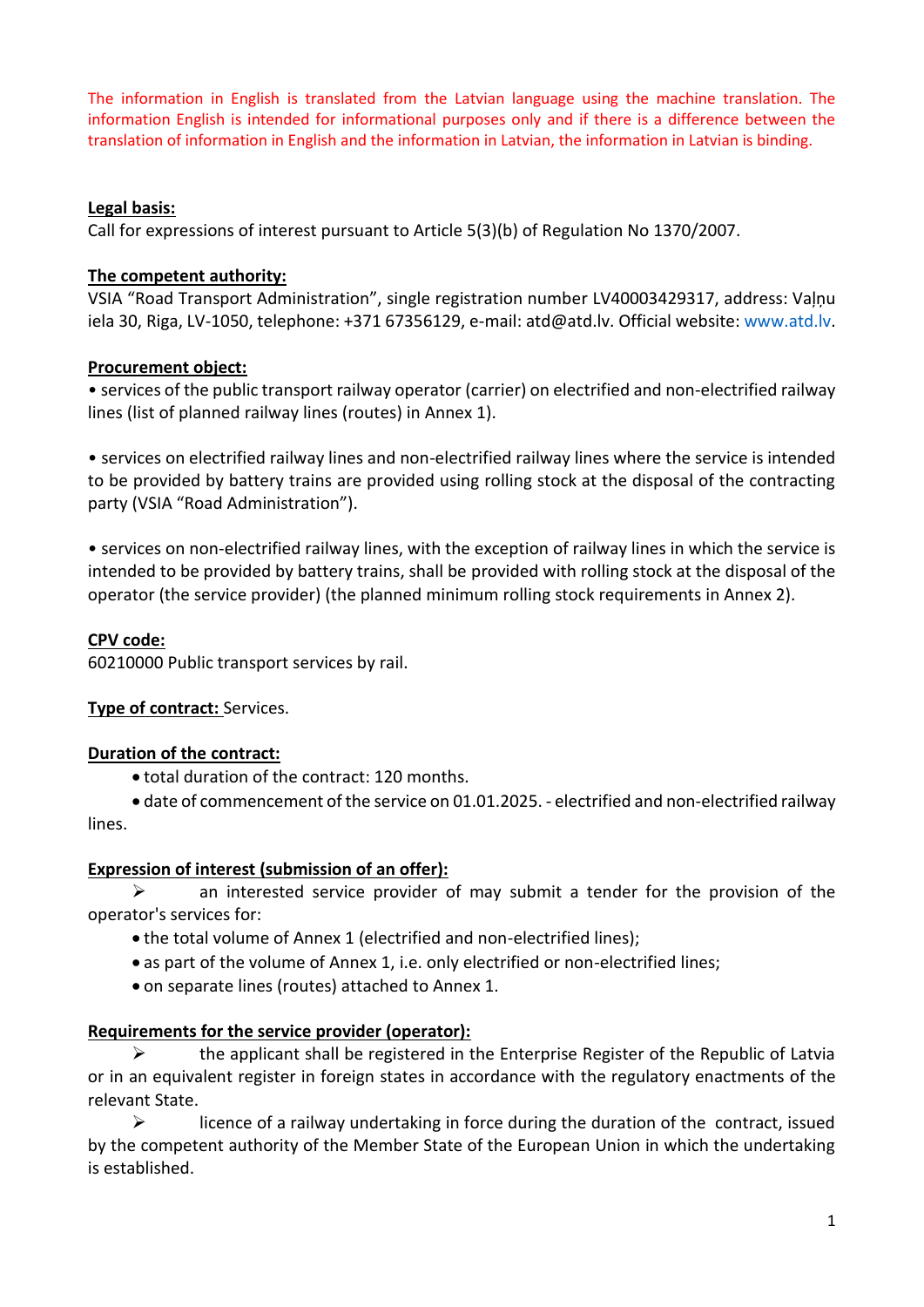$\triangleright$  during the period of operation of the contract, a single safety certificate issued by the European Railway Agency or a uniform safety certificate issued by the State Railway Technical Inspectorate in accordance with the procedures specified in Section 34.1 of the Railway Law.

 $\triangleright$  the average annual financial turnover (net) of the applicant in the field of public transport services in the previous 3 (three) financial years (i.e. 2019, 2020 and 2021) is at least EUR 5 000 000 (EUR five million, 00 cents).

 $\triangleright$  to the tenderer during the previous 5 (five) years (2017, 2018, 2019, 2020). In 2021 and 2022, by the date of submission of the offer) experience in the provision of public transport services on railway lines and/or the provision of services by the public transport railway operator (carrier), operating with the rolling stock of the contracting party.

 $\triangleright$  to the tenderer during the previous 5 (five) years (2017, 2018, 2019, 2020). A survey of passenger satisfaction (passenger survey or other) has been carried out in 2021 and 2022 by the date of the submission of the offer and a passenger satisfaction rate of at least 80%-85% has been reached.

➢ international quality management system certificate ISO 9001: 2008 or equivalent.

➢ the following documents or documents covering security policy issues, risk management, information security, personnel management and quality policy must be approved in the undertaking:

- security policy;
- risk management policy;
- information security policy;
- staff management policy;
- quality policy.

## • **Indicators to be achieved in the supply of the service:**

 $\triangleright$  the provision of the service on a regular interval schedule, with a gradual transition to the symmetric regular interval schedule, shall indicate in Annex 1 the minimum number of trains used when starting a service on a particular line.

 $\triangleright$  the commissioning party reviews a long-term development perspective in which the maximum targeted (achievable) service intensity on the lines varies depending on the number of passengers or the load on the particular line. In a long-term perspective, the Passenger aims to ensure that, from the busiest railway lines, the train enters or exits the Riga Central Railway Station at maximum intensity every 15 min to 30 min, while from the less congested railway lines every 60 min or 120 min.

# • **Types of interval schedules:**

 $\triangleright$  working day intensity regime - with the specific purpose - to service regular passenger traffic within working days. Maximum increase in train intensity towards Riga from the beginning 7.00 to 9.00; from Riga 16.00 – 20.00.

 $\triangleright$  holiday intensity mode – trains run in standard mode throughout the day.

 $\triangleright$  summer intensity regime – summer mode on the railway lines Riga - Skulte and Riga -Tukum2 all day long from 9.00 until 19.00 trains will run in intensive mode.

 $\triangleright$  winter intensity mode - after 21.00 reduction in train intensity.

# • **The introduction of self-service passenger systems, inter alia by ensuring:**

 $\triangleright$  the acquisition of online travel information (home page, mobile app, platform information, etc.);

 $\triangleright$  ensuring the registration of trips.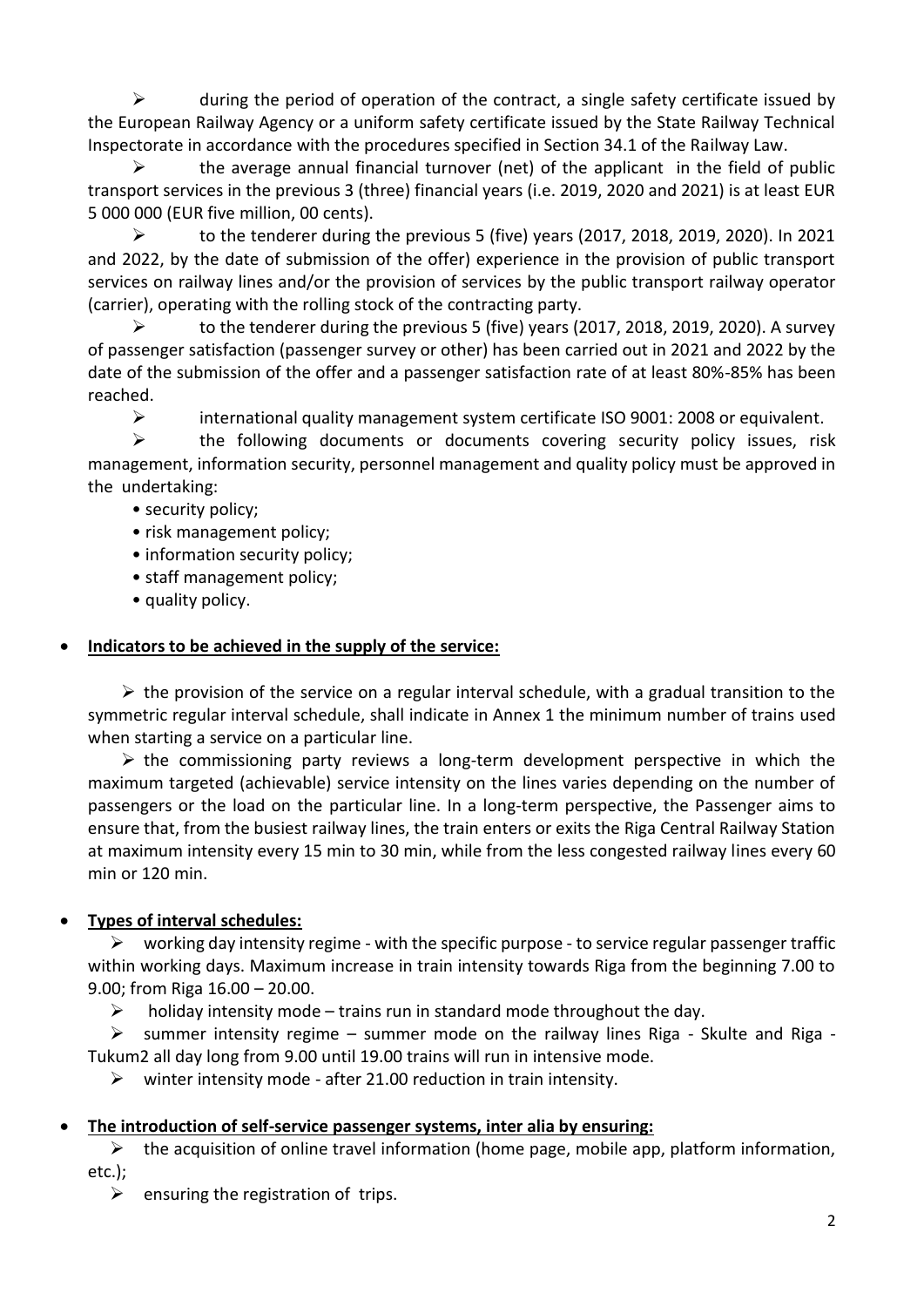• **Requirements for staff:** The applicant for shall ensure that staff involved in the provision of the service are regularly trained to communicate with people with disabilities. All personnel involved in the provision of the service must be trained at the time of commencement of the service. Re-training should be carried out every five years.

# • **Ensuring the marketing and control of tickets:**

➢ Ticket sales under the conditions of Regulation No 1371/2007 and the Public Transport Service Act. Marketing of tickets at least in mobile applications, ticket machines and the homepage of the service provider.

➢ on all trains should be able to settle with non-cash means of settlement and to validate with other electronic media provided for in regulatory enactments (e.g. electronic ticket, barcode, QR, etc. in a smart device).

➢ ticket control: at least 20% of the average number of trips per month must be checked.

- **Video surveillance:** trains involved in the provision of services must be equipped with a video surveillance system. The ability to apply a resolution to a customizable video record resolution ranging from 640: 480 to 1920: 1080 pixels. Video recording feature that allows you to store video recordings for at least 14 (fourteen) days.
	- **Passenger satisfaction** 90%- 95%.
	- **Train movement accuracy**  98%.
- ➢ **The performance of the task** must take into account at least the following indicators affecting passenger flows and services:
	- population and forecast of changes;
	- population density;
	- indicators of the natural movement of the population;
	- demographic change;
	- employment and welfare indicators;
	- placement of health authorities, educational establishments and public and local authorities;
		- accessibility of the road network and rail network;
		- passenger traffic potential, etc.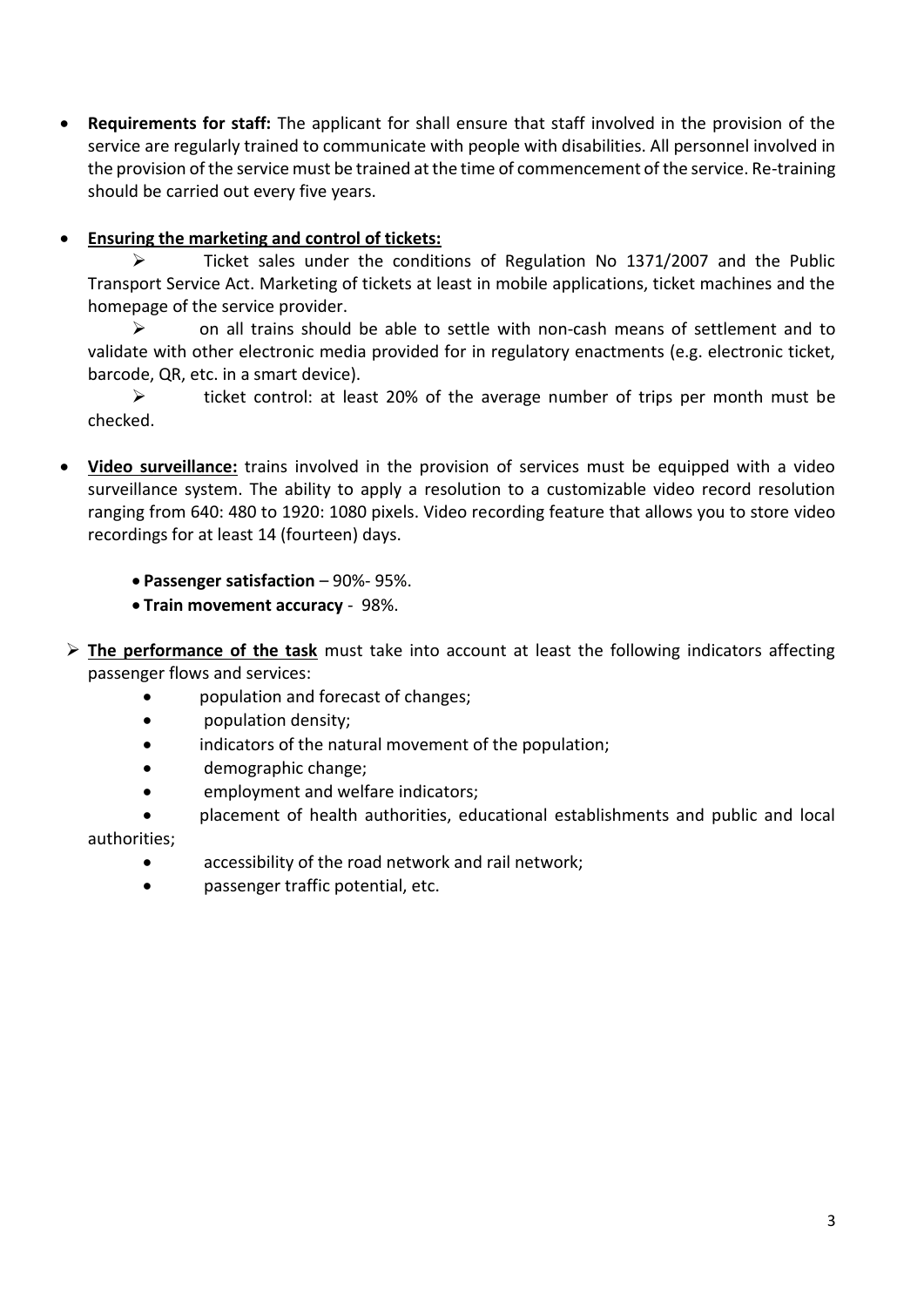## **1. Non-electrified railway lines (routes)<sup>2</sup> :**

**1.1. Maršruts Rīga – Lugaži, t.sk., Rīga – Sigulda, Rīga - Valmiera** (not less than eighteen trains per day):

• it is recommended that the passenger exchange be carried out at the following stations and stop points<sup>3</sup>: Rīga-pas., Zemitāni, Čiekurkalns, Jugla, Alfa, Ropaži, Krievupe, Vangaži, Inčukalns, Egļupe, Sigulda, Līgatne, Ieriķi, Melturi, Āraiši, Cēsis, Jāņamuiža, Lode, Valmiera, Strenči, Lugaži.

Starting in August 2026, the Riga – Sigulda service on this line is planned to be performed with battery trains.

**1.2. Maršruts Rīga – Daugavpils – Krāslava – Indra, t.sk. Līvāni - Rīga** (not less than six trains per day):

• it is recommended that the passenger exchange be carried out at the following stations and stop points: – Rīga-pas., Jāņavārti, Ogre, Lielvārde, Aizkraukle, Koknese, Pļaviņas, Krustpils, Trepe, Līvāni, Jersika, Nīcgale, Vabole, Līksna, Daugavpils, Krāslava, Indra.

**1.3. Maršruts Rīga – Zilupe, t.sk. Rīga -Rēzekne II** (not less than four trains per day):

• it is recommended that the passenger exchange be carried out at the following stations and stop points: Rīga-pas., Jāņavārti, Ogre, Lielvārde, Aizkraukle, Koknese, Pļaviņas, Krustpils, Kūkas, Mežāre, Atašiene, Stirniene, Varakļāni, Viļāni, Sakstagals, Rēzekne II, Taudejāņi, Cirma, Ludza, Istalsna, Nerza, Briģi, Zilupe.

**1.4. Maršruts Rīga – Krustpils,** (not less than four trains per day):

• it is recommended that the passenger exchange be carried out at the following stations and stop points: Rīga-pas., Jāņavārti, Šķirotava, Salaspils, Ogre, Lielvārde, Jumprava, Skrīveri, Aizkraukle, Koknese, Alotene, Pļaviņas, Krustpils.

**1.5. Maršruts Rīga – Liepāja** (not less than two trains per day):

• it is recommended that the passenger exchange be carried out at the following stations and stop points: Rīga-pas., Jelgava, Dobele, Biksti, Saldus, Skrunda, Liepāja.

**1.6. Maršruts Rīga - Gulbene , t.sk. Rīga - Madona** (not less than two trains per day).

• it is recommended that the passenger exchange be carried out at the following stations and stop points: – Rīga-pas., Jāņavārti, Lielvārde, Aizkraukle, Koknese, Pļaviņas, Jaunkalsnava, Kalsnava, Mārciena, Madona, Cesvaine, Gulbene.

**1.7.Maršruts Rīga - Bolderāja** (not less than sixteen trains per day).

• it is recommended that the passenger exchange be carried out at the following stations and stop points: – Rīga-pas., Torņakalns, Zasulauks, Slokas pieturas punkts un Silikātu pieturas punkts (Bolderāja). Starting in August 2026, the service on this line is planned to be run by battery trains.

 $1$  The total number of routes and passenger switching points may be altered, taking into account the actual demand for public transport services, taking into account the required traffic intensity and regularity in the route network, the economic provision of transport, changes in urban routes which go outside the administrative territory of the city and the requirements laid down in the external regulatory enactments.

<sup>&</sup>lt;sup>2</sup> The commissioning party reserves the right to develop and structure railway lines (routes) in the future in other categories (e.g. suburban railway lines, regional railway lines, regional express railway lines, etc.).

<sup>&</sup>lt;sup>3</sup> The specified stop points are indicative, service stop points may be changed in the future, taking into account passenger demand, infrastructure capabilities and external regulatory enactments, including studies, policy planning and development documents, etc.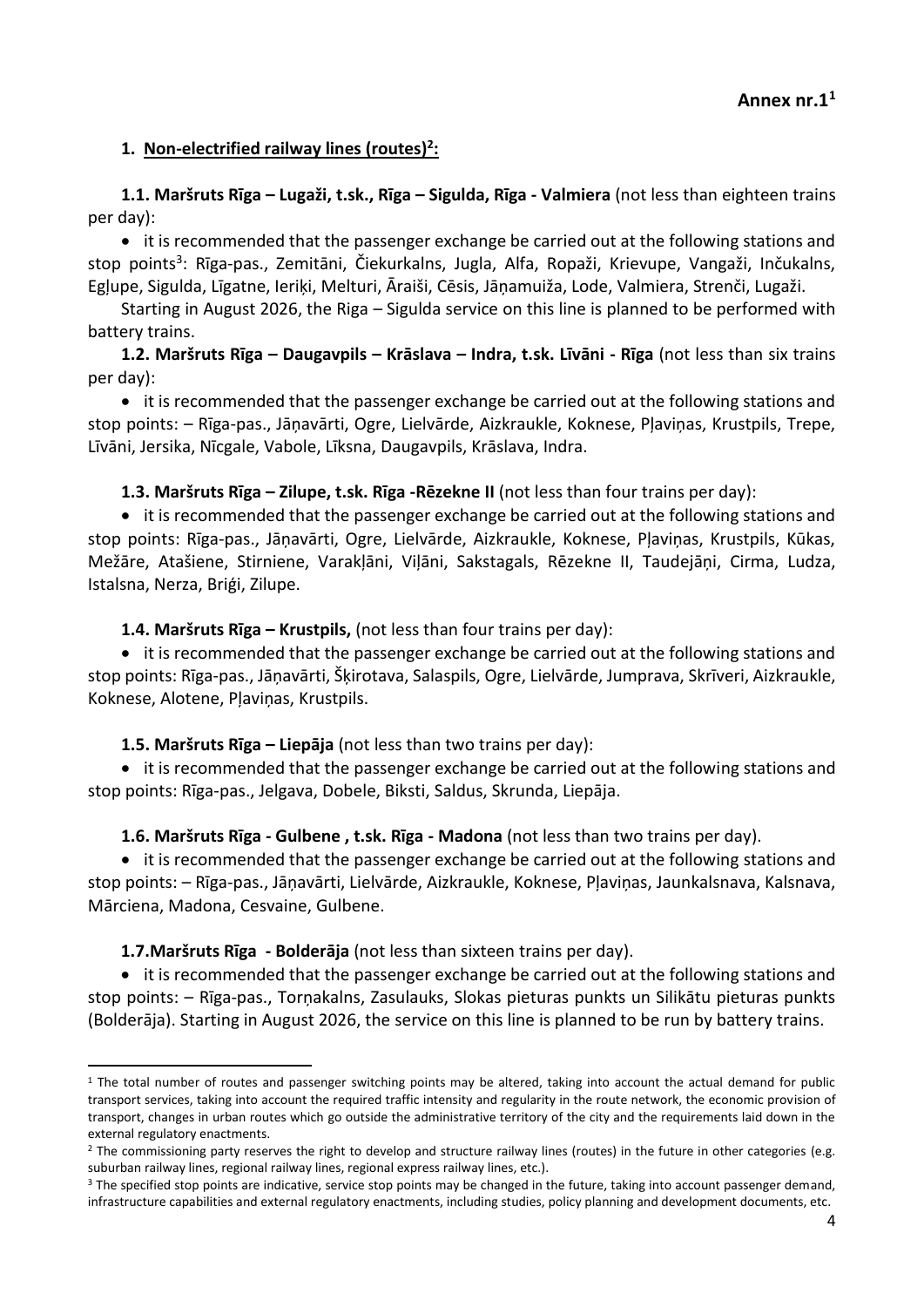#### 1.8. **Maršruts Rīga-Mažeiķi** (not less than two trains per day).

• it is recommended that the passenger exchange be carried out at the following stations and stop points: – Rīga-pas., Jelgava, Bēne, Auce Reņģe, Mažeiķi).

1.9. **Maršruts Rīga- Ventspils** (not less than two trains per day).

• it is recommended that the passenger exchange be carried out at the following stations and stop points: – Rīga-pas., Sloka, Tukums I, Kandava, Sabile, Stende, Ventspils).

#### **2. Electrified railway lines (routes) 4 :**

**2.1. Maršruts Rīga – Skulte t.sk. Rīga-Vecāķi, Rīga-Carnikava, Rīga-Saulkrasti**, (not less than thirty-four trains per day):

• it is recommended that the passenger exchange be carried out at the following stations and stop points: Rīga-pas., Zemitāni, Brasa, Sarkandaugava, Dauderi, Mangaļi, Ziemeļblāzma, Vecdaugava, Vecāķi, Kalngale, Garciems, Garupe, Carnikava, Gauja, Lilaste, Inčupe, Pabaži, Saulkrasti, Ķīšupe, Zvejniekciems, Skulte.

**2.2. Maršruts Rīga – Aizkraukle t.sk. Rīga-Ogre, Rīga-Lielvārde**, (not less than thirty-eight trains per day):

• it is recommended that the passenger exchange be carried out at the following stations and stop points: Rīga-pas., Vagonu parks, Jāņavārti, Daugmale, Šķirotava, Gaisma, Rumbula, Dārziņi, Dole, Salaspils, Saulkalne, Ikšķile, Jaunogre, Ogre, Pārogre, Ciemupe, Ķegums, Lielvārde, Jumprava, Skrīveri, Muldakmens, Aizkraukle.

#### **2.3.Maršruts Rīga – Jelgava t.sk. Rīga-Olaine,** (not less than thirty-six trains per day):

• it is recommended that the passenger exchange be carried out at the following stations and stop points: Rīga-pas., Torņakalns, Atgāzene, Biznesa augstskola "Turība", Tīraine, Baloži, Jaunolaine, Olaine, Dalbe, Cena, Ozolnieki, Cukurfabrika, Jelgava.

**2.4.Maršruts Rīga – Tukums II, t.sk. Rīga-Dubulti, Rīga-Sloka, Rīga -Ķemeri, Rīga-Tukums I** (not less than fifty-six trains per day):

• it is recommended that the passenger exchange be carried out at the following stations and stop points: Rīga-pas., Torņakalns, Zasulauks, Depo, Zolitūde, Imanta, Babīte, Priedaine, Lielupe, Bulduri, Dzintari, Majori, Dubulti, Jaundubulti, Pumpuri, Melluži, Asari, Vaivari, Sloka, Kūdra, Ķemeri, Smārde, Milzkalne un Tukums I, Tukums II.

<sup>&</sup>lt;sup>4</sup> The commissioning party reserves the right to develop and structure railway lines (routes) in the future in other categories (e.g. suburban railway lines, regional railway lines, regional express railway lines, etc.).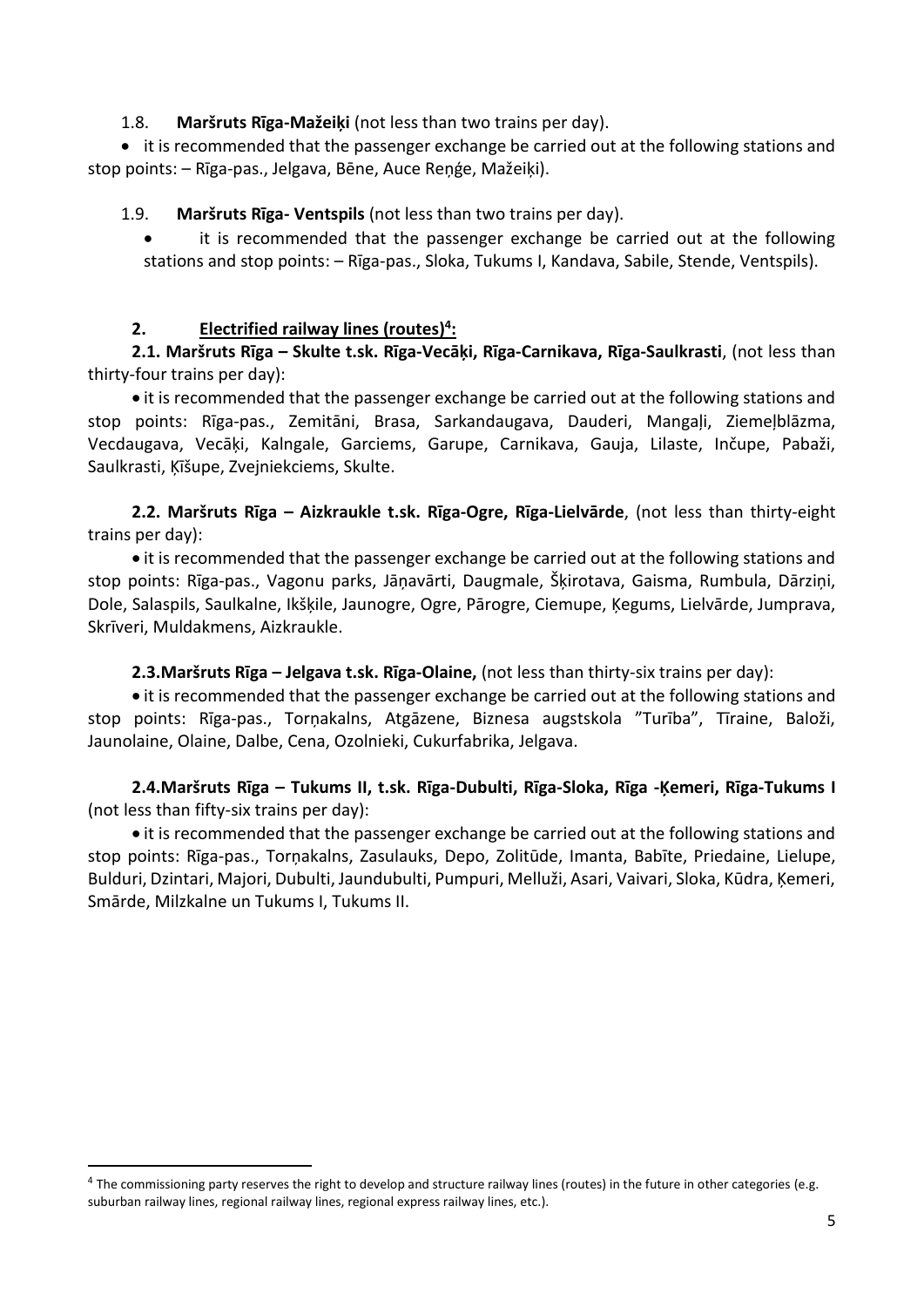# **MINIMUM TECHNICAL REQUIREMENTS**

**rolling stock for non-electrified railway lines (routes) (excluding battery trains)**

| <b>Planned number of</b> | At least 19-20 compositions, providing the required rolling stock     |
|--------------------------|-----------------------------------------------------------------------|
| rolling<br>stock<br>to   | reserve in addition.                                                  |
| order<br>ensure          |                                                                       |
| execution                |                                                                       |
| <b>Track gauge</b>       | 1520 mm.                                                              |
|                          |                                                                       |
| <b>Platform height</b>   | 550 mm and the ability to service passengers at a platform height of  |
|                          | 200 mm.                                                               |
| <b>Technical</b>         | Komisijas 2014.gada 18.novembra Regula (ES) Nr.1302/2014<br>$\bullet$ |
| specifications for       | savstarpējas izmantojamības tehnisko specifikāciju<br>par             |
| interoperability         | attiecībā uz Eiropas Savienības dzelzceļu sistēmas ritošā             |
|                          | sastāva apakšsistēmu "Lokomotīves un pasažieru ritošais               |
|                          | sastāvs";                                                             |
|                          | Komisijas 2014.gada 24.novembra Regula (ES) Nr.1304/2014<br>$\bullet$ |
|                          | savstarpējas izmantojamības tehnisko specifikāciju<br>par             |
|                          | attiecībā uz apakšsistēmu "ritošais sastāvs - troksnis", ar ko        |
|                          | groza Lēmumu 2008/232/EK un atceļ Lēmumu 2011/229/ES;                 |
|                          | Komisijas 2014.gada 18.novembra Regula (ES) Nr.1300/2014              |
|                          | par savstarpējas izmantojamības tehniskajām specifikācijām            |
|                          | attiecībā<br>uz Savienības dzelzceļa sistēmas<br>pieejamību           |
|                          | personām ar invaliditāti un personām ar ierobežotām                   |
|                          | pārvietošanās spējām;                                                 |
|                          | Komisijas 2016.gada 27.maija Regula (ES) 2016/919 par                 |
|                          | $\bullet$                                                             |
|                          | savstarpējas izmantojamības tehnisko specifikāciju attiecībā uz       |
|                          | dzelzceļu sistēmas vilcienu vadības un signalizācijas iekārtu         |
|                          | apakšsistēmām Eiropas Savienībā (bez atkāpes no prasību               |
|                          | izpildes).                                                            |
| <b>Number of</b>         | Number of passenger seats (per train) 200-250 seats and at least the  |
| passenger                | same parking areas.                                                   |
| seats/stay spaces        | On the railway line (route): Riga - Ventspils, Riga-Mazeiki, Riga -   |
|                          | Gulbene, including Riga - Madona, Riga - Krustpils, number of         |
|                          | passenger seats (per train) 100 - 150 seats.                          |
| Passenger                | Climate control with the possibility of controlling temperatures from |
| compartment              | +18 $^0$ C to 24 $^0$ C (HVAC).                                       |
| comfort                  |                                                                       |
| <b>Video</b>             | Video surveillance system in the cabin, driver's cab and track.       |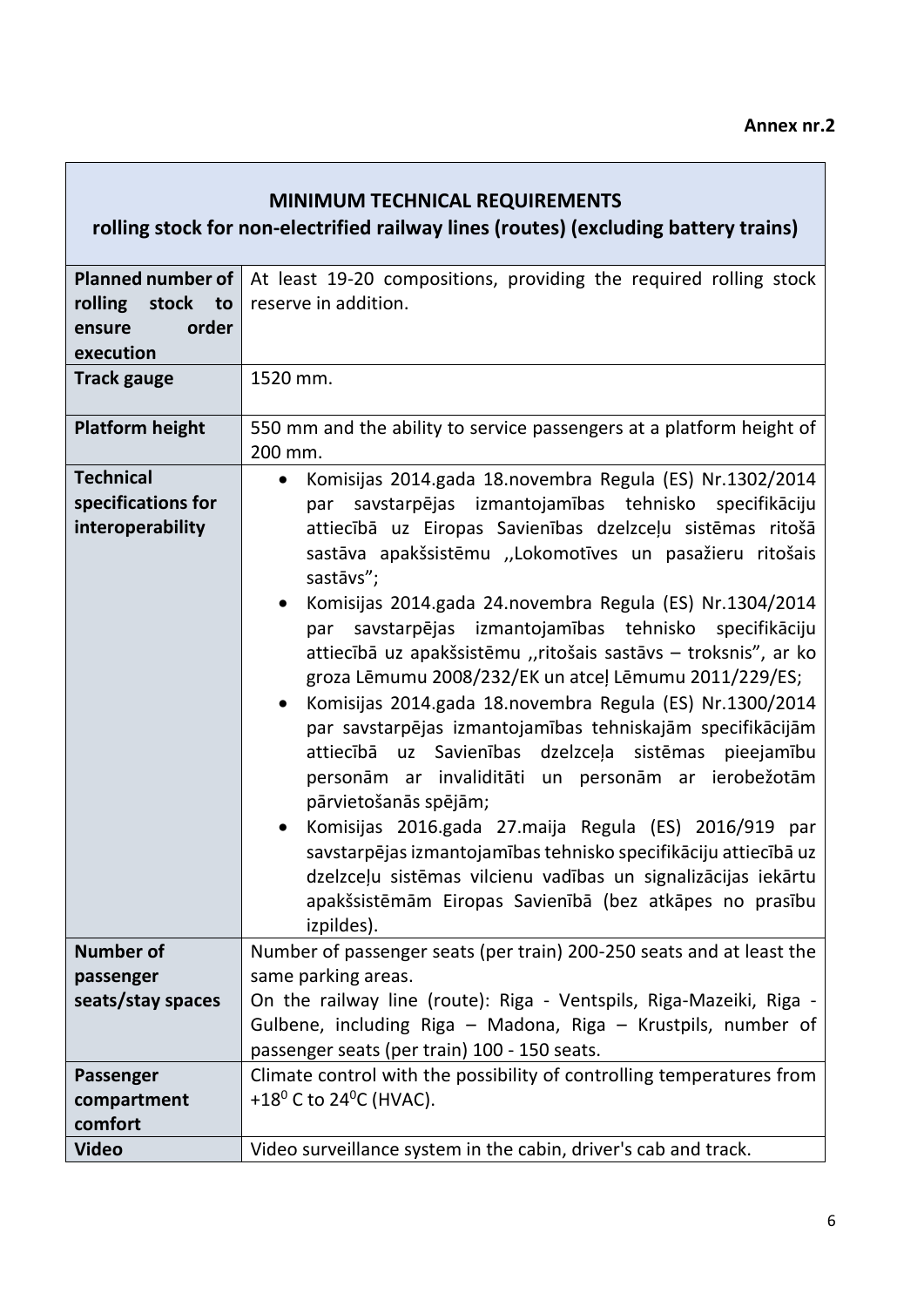| Number of doors | At least four doors on each side of the train, but not less than one |
|-----------------|----------------------------------------------------------------------|
|                 | door on each side of the wagon on 60 passengers.                     |
| Door opening    | Individually, or all doors on one side                               |
| <b>WC</b>       | At least 1, adapted according to TSI PRM SITS.                       |